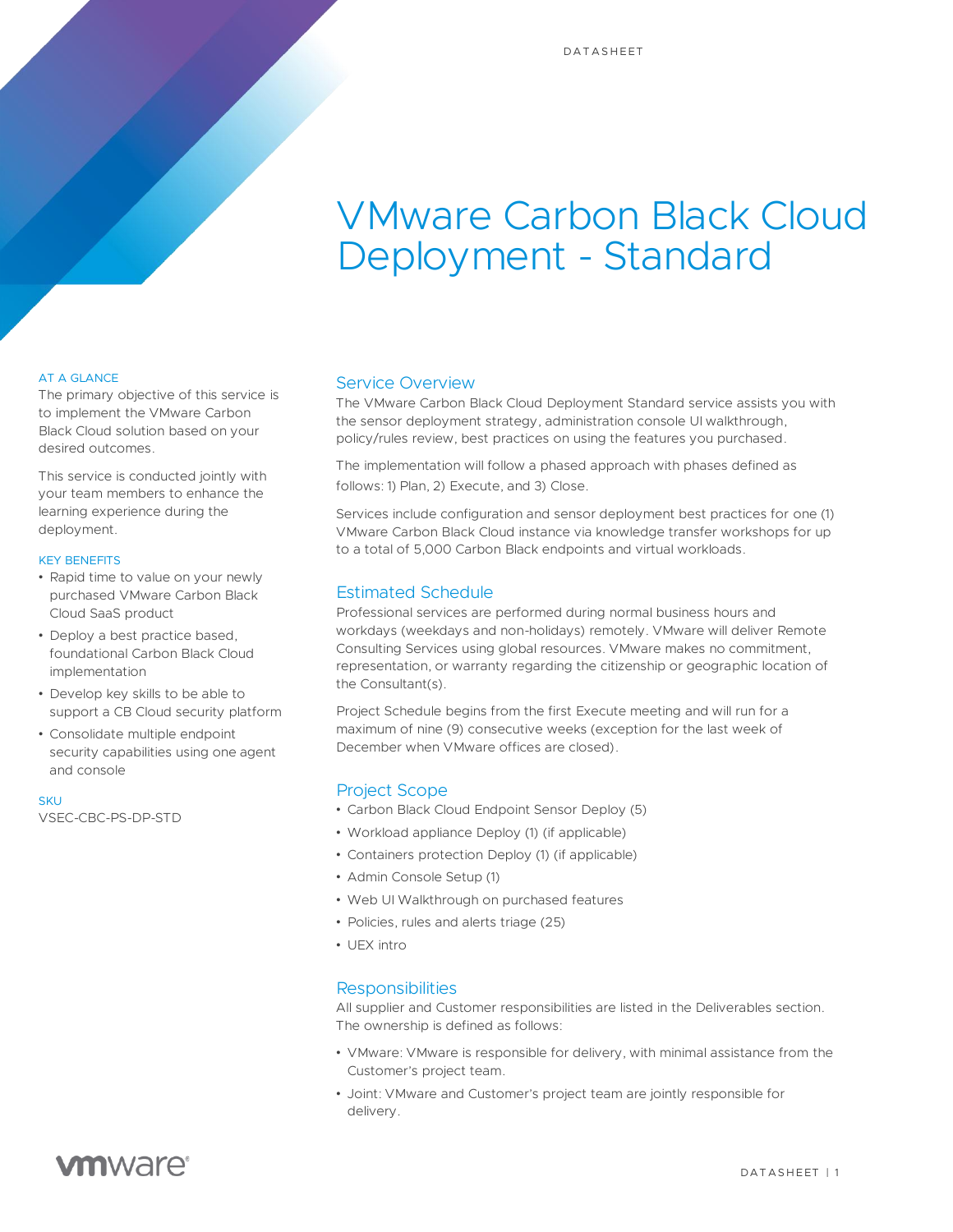• CUSTOMER: The Customer is responsible for delivery, with minimal assistance from VMware.

# **Deliverables**

| ID               | <b>DESCRIPTION</b>                                                   | <b>TOOL/DELIVERABLE</b>                                          | <b>PRIMARY</b><br>OWNER    | <b>COMMENTS</b>                                                                                       |  |  |
|------------------|----------------------------------------------------------------------|------------------------------------------------------------------|----------------------------|-------------------------------------------------------------------------------------------------------|--|--|
| PHASE 1: PLAN    |                                                                      |                                                                  |                            |                                                                                                       |  |  |
| 1.1              | Kick-Off<br>Meeting                                                  | Solution Overview<br>presentation                                | Joint                      | Initial meeting to discuss<br>project scope, objectives,<br>impact assessment, and teams              |  |  |
| 1.2              | Review<br>Datasheet                                                  |                                                                  | <b>CUSTOM</b><br>ER.       | Understand service<br>assumptions, scope, and<br>completion criteria                                  |  |  |
| 1.3              | Review Pre-<br>Installation<br>Requirements                          | Operating<br>Environment<br>Requirements (OER)<br>document       | Joint                      | Minimum system requirements                                                                           |  |  |
| 1.4              | Review<br>Change<br>Management<br>Strategy                           | $\overline{a}$                                                   | <b>CUSTOM</b><br><b>ER</b> | Customer determines a change<br>management process for agent<br>testing and installation              |  |  |
| PHASE 2: EXECUTE |                                                                      |                                                                  |                            |                                                                                                       |  |  |
| 2.1              | Pilot<br>Deployment                                                  | Deploy up to five (5)<br>Carbon Black Cloud<br>sensors           | <b>CUSTOM</b><br><b>ER</b> | Customer defines an end-user<br>communication plan for pilot<br>user community                        |  |  |
| 2.2              | Register<br>Appliance in<br>the vCenter<br>Server (if<br>applicable) | Deploy up to one (1)<br>Carbon Black Cloud<br>Workload appliance | Joint                      | Generate the API ID and key to<br>establish connection between<br>appliance and Carbon Black<br>Cloud |  |  |
| 2.3              | Kubernetes<br>Cluster<br>Operator(s) (if<br>applicable)              | Deploy up to one (1)<br>Kubernetes Cluster<br>Operator(s)        | Joint                      | Assist with deployment of<br>Kubernetes Cluster Operator(s)<br>(if applicable)                        |  |  |
| 2.4              | Configuration<br>Assistance                                          | Create up to twenty-<br>five (25) policies<br>and/or rules       | Joint                      | Assist analyzing event data,<br>define reputation rules.<br>behavioral rules, and<br>permission rules |  |  |
| 2.5              | Product<br>Adoption<br>Document                                      | Product adoption<br>guide                                        | <b>VMware</b>              | High-level operational guide                                                                          |  |  |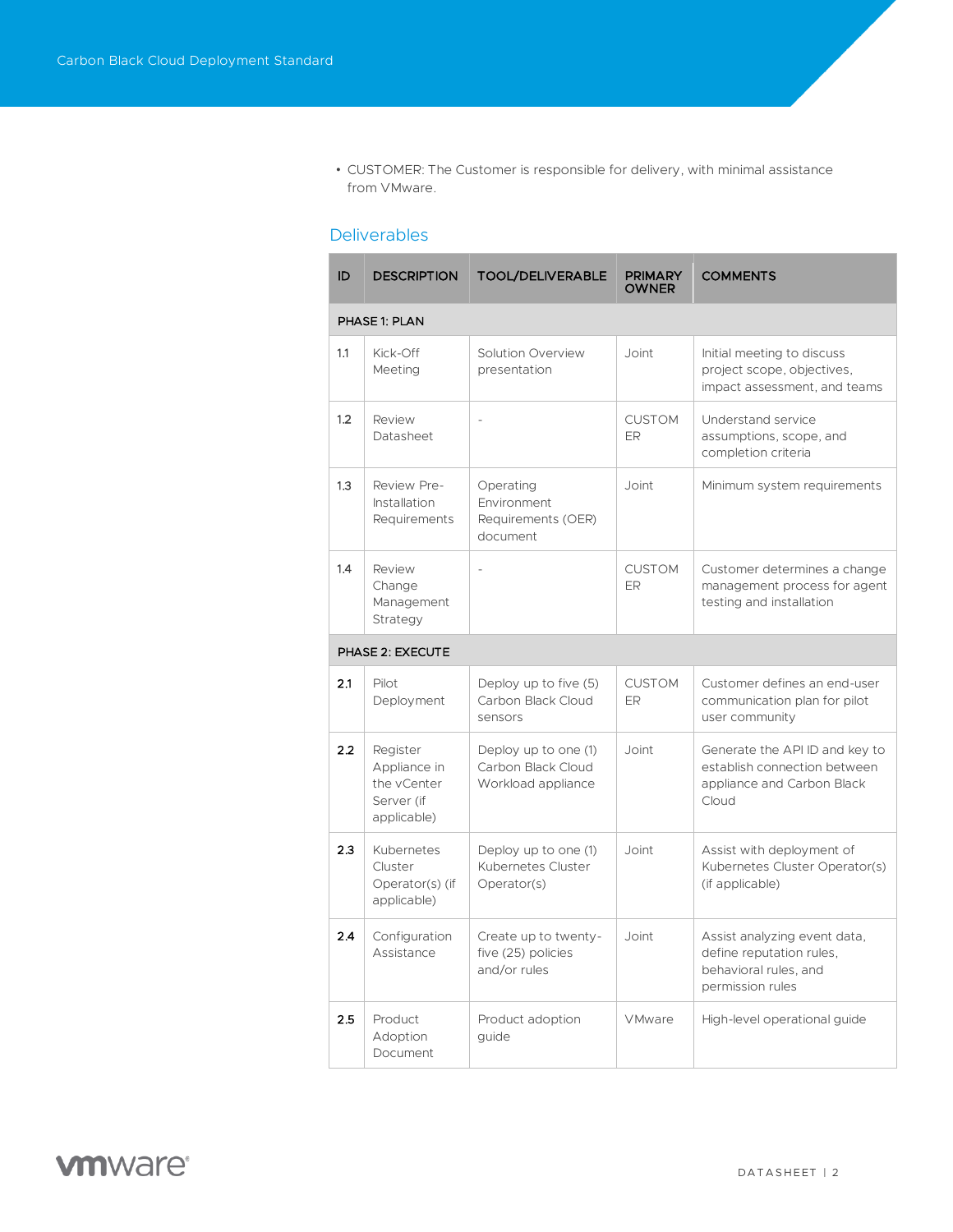| 2.6            | Production<br>Deployment                  | Deploy remaining<br>Carbon Black Cloud<br>sensors                              | <b>CUSTOM</b><br>ER | Customer deploys solution to<br>production endpoints |  |  |  |
|----------------|-------------------------------------------|--------------------------------------------------------------------------------|---------------------|------------------------------------------------------|--|--|--|
| 2.7            | Alerts and<br>Unexpected<br><b>Blocks</b> | Review and triage up<br>to twenty-five (25)<br>alerts and<br>unexpected blocks | Joint               | Assist with a lert notifications<br>and triage       |  |  |  |
| PHASE 3: CLOSE |                                           |                                                                                |                     |                                                      |  |  |  |
| 3.1            | Customer<br>Support<br>Transition         | Project closure email                                                          | <b>VMware</b>       | Transition to support                                |  |  |  |

#### Completion Criteria

The project is deemed complete upon ONE of the following criteria – whichever comes first:

- 1. Completion of all service deliverables in the Deliverables section.
- 2. After nine (9) consecutive weeks from date the project is moved to Phase 2 Execute (Deliverable 2.1).
- 3. After 12 months from purchase date.
- 4. If the services were purchased using PSO credits the services expire the same time the credits expire unless a credit extension is requested. Work with your Account Executive to determine a plan for all remaining credits on the account and request an extension.

## Out of Scope

#### General

- Installation and configuration of custom or third-party applications and operating systems on deployed virtual machines.
- Operating system administration including the operating system itself or any operating system features or components.
- Management of change to virtual machines, operating systems, custom or third-party applications, databases, and administration of general network changes within Customer control.
- Remediation work associated with any problems resulting from the content, completeness, accuracy, and consistency of any data, materials, or information supplied by the Customer.
- Installation or configuration of VMware products not included in the scope of this document.
- Installation and configuration of third-party software or other technical services that are not applicable to VMware components.
- Configuration of VMware products used for the service other than those implemented for the mutually agreed to use cases.
- Customer solution training other than the defined knowledge transfer session.

# **vm**ware<sup>®</sup>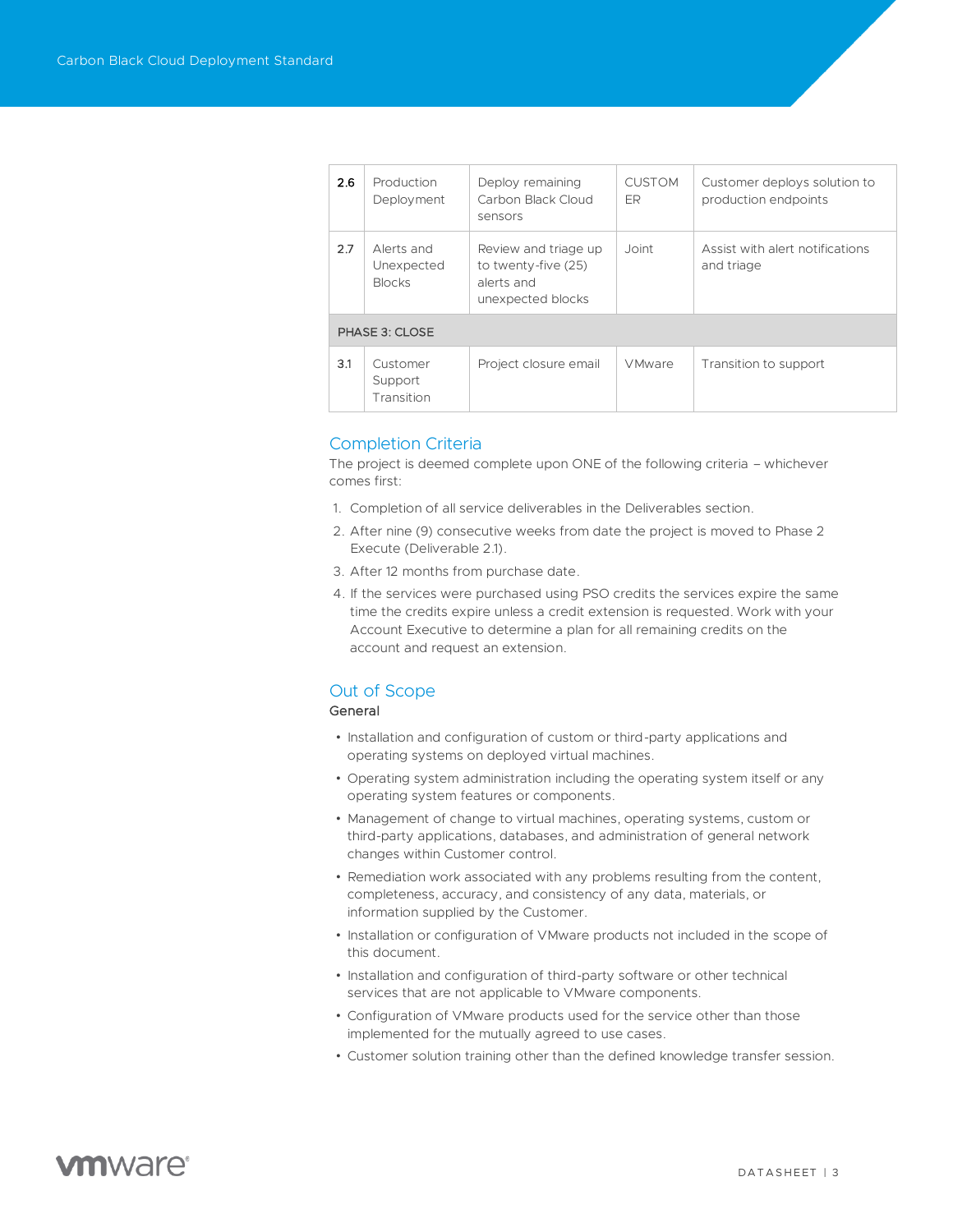#### Carbon Black Cloud

- Remediation/removal of unauthorized, malicious, or unwanted files.
- Investigation and analysis of potential malware and threats.
- Configuring more than one administration console.
- Building of custom scripts or feeds.
- Performing custom threat feed configuration.
- Customer solution training other than the defined in scope services.
- Developing custom documentation.
- Troubleshooting integration or infrastructure issues when deemed to be non-Company product issues.

# **vm**ware<sup>®</sup>